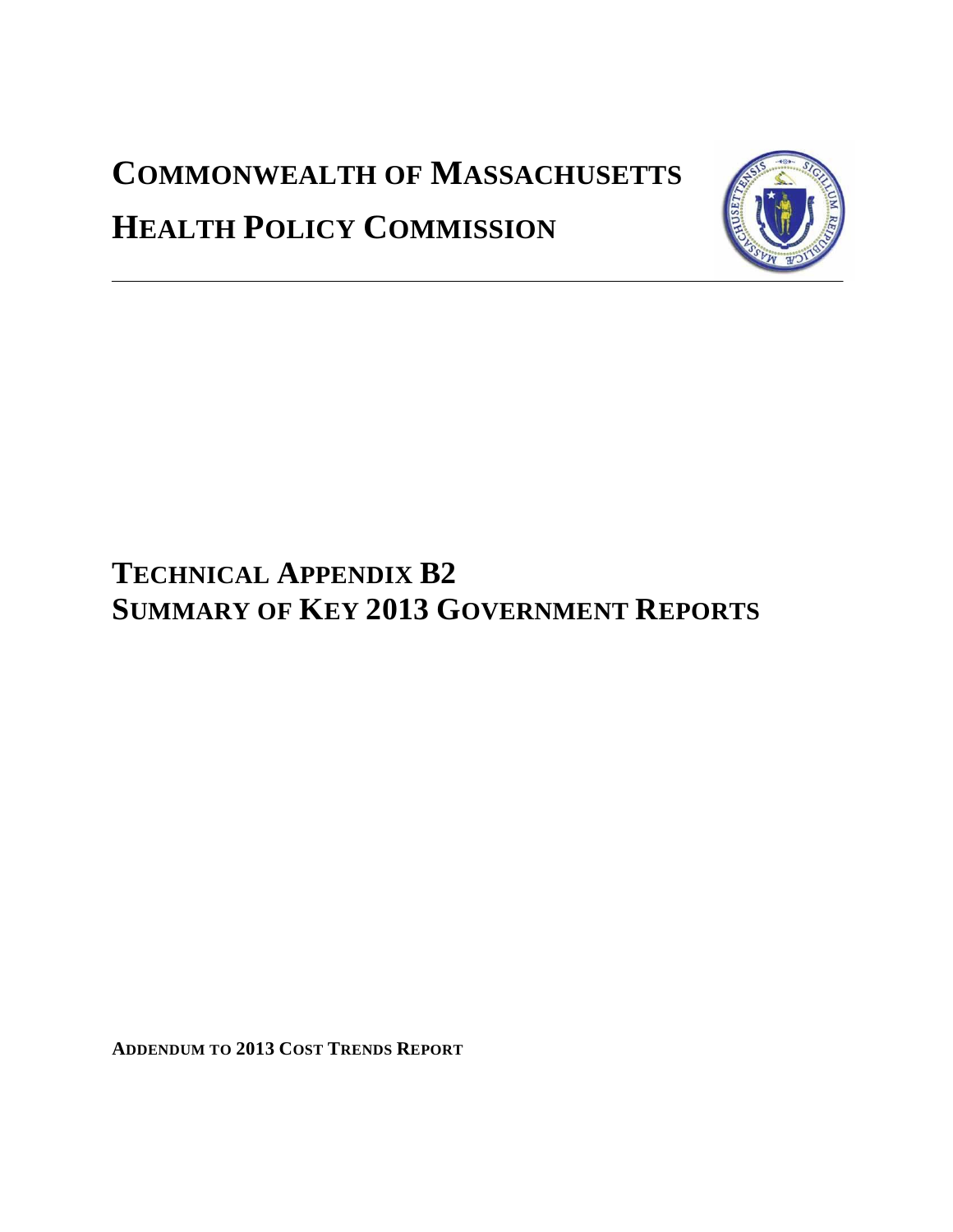# **Table of Contents**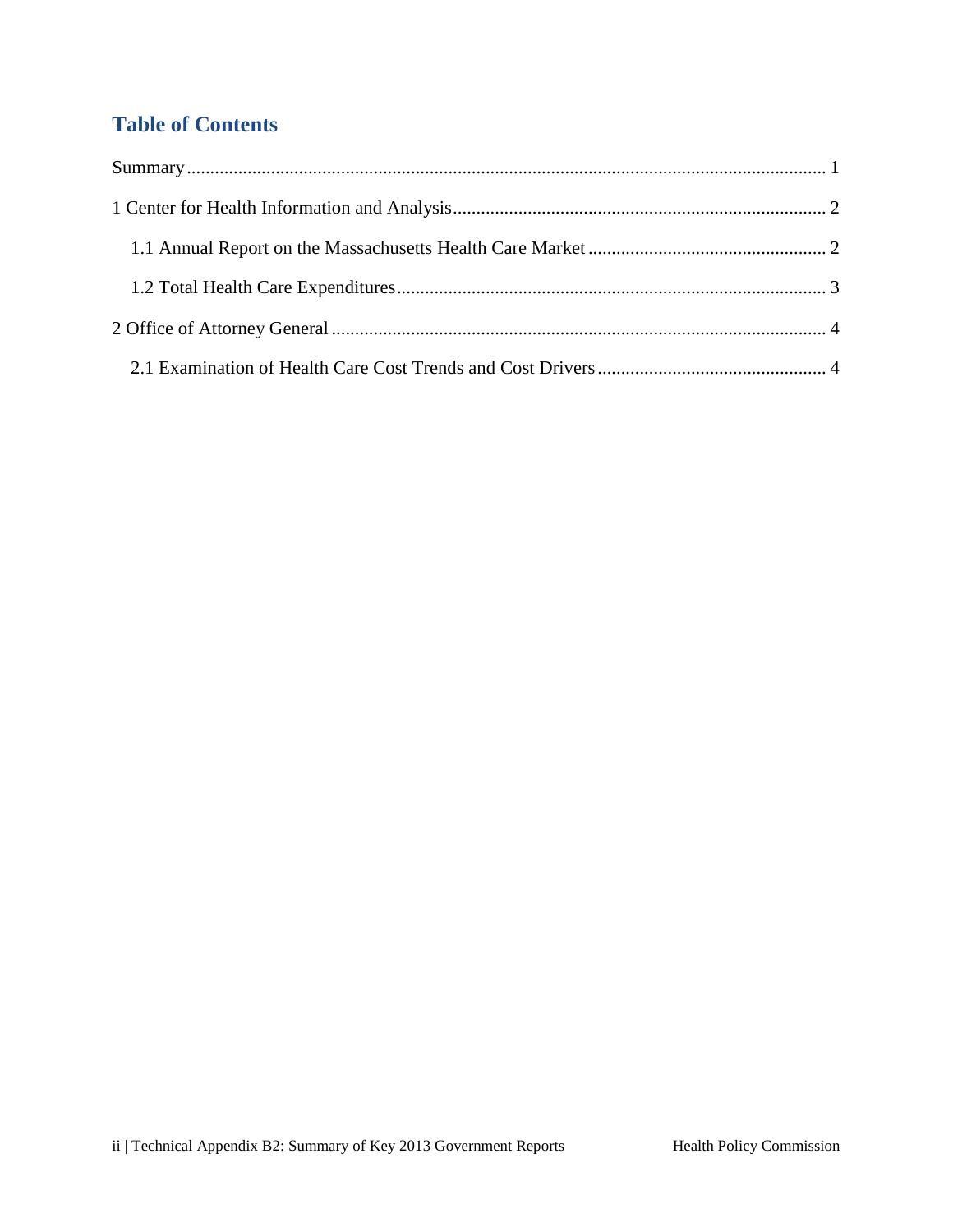#### <span id="page-2-0"></span>**Summary**

This technical appendix is a compilation of the executive summaries of key health care reports published by the Center for Health Information and Analysis (CHIA) and the Office of the Attorney General (AGO) that significantly informed and contributed to the Commission's 2013 Annual Report. These include:

- CHIA's Annual Report on the Massachusetts Health Care Market
- CHIA's Total Health Care Expenditures
- AGO's Examination of Health Care Cost Trends and Cost drivers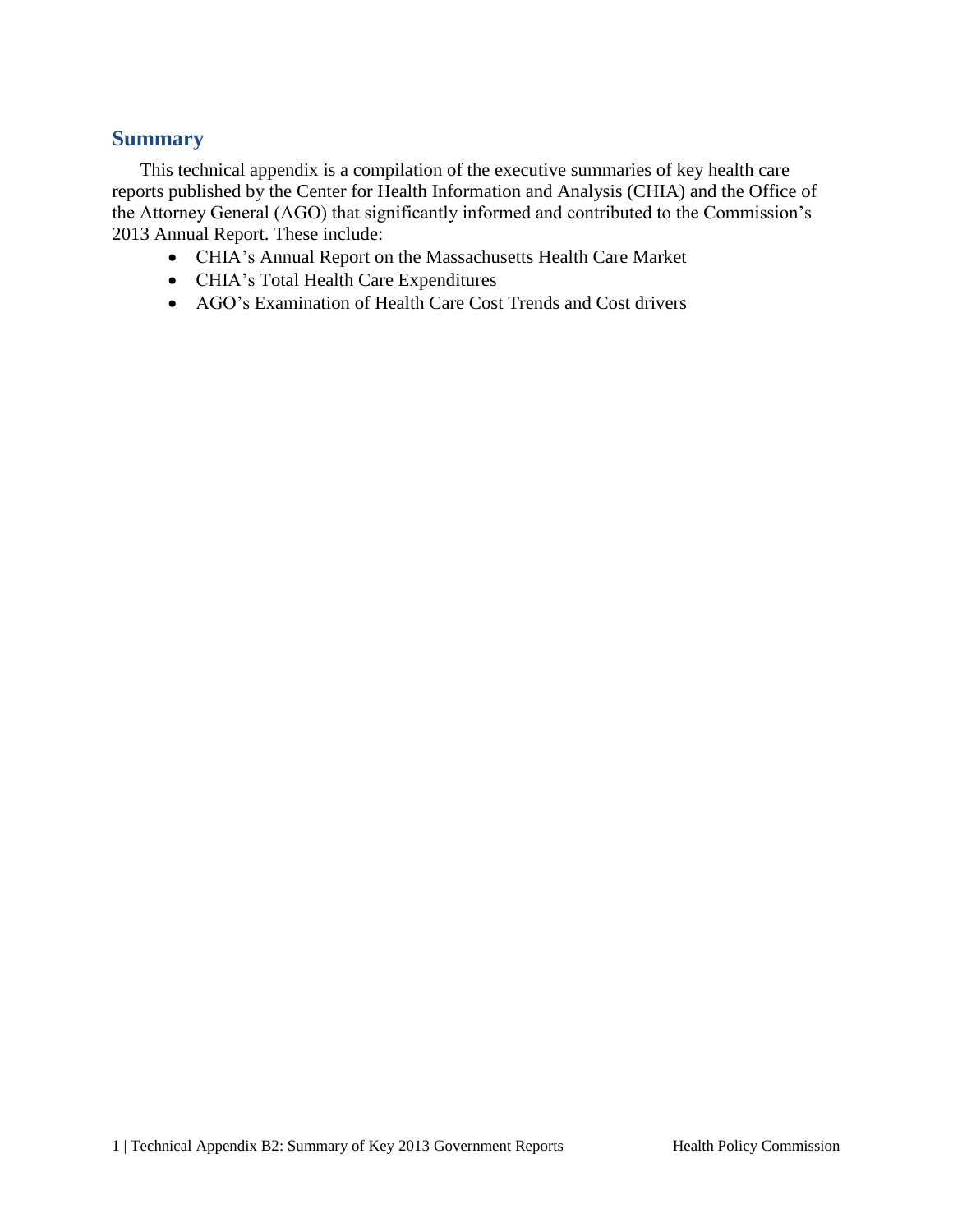## <span id="page-3-0"></span>**1 Center for Health Information and Analysis**

#### <span id="page-3-1"></span>**1.1 Annual Report on the Massachusetts Health Care Market**

*Executive summary as prepared by CHIA:* Massachusetts has achieved near-universal health coverage since 2006, when the first phase of health care reform was implemented under Chapter 58 of the Acts of 2006, Massachusetts' landmark health care reform bill. Massachusetts recently entered into the next phase of reform when Chapter 224 of the Acts of 2012 (Chapter 224) was passed, which focuses on lowering health care costs while maintaining or increasing the quality of care delivered in Massachusetts.

The 2013 *Annual Report on the Massachusetts Health Care Market* includes information on health care costs and quality with in-depth analyses of the commercial health care market, including premiums, coverage, and spending. The Center for Health Information and Analysis (the Center) will continue to assess the impact of particular Chapter 224 initiatives on public and commercial market health care trends to increase transparency in the Massachusetts health care payment and delivery system.

Most Massachusetts residents receive their health care coverage through their employers (62% in 2011) although in recent years this population has shifted somewhat to public coverage. In a continuing trend, the health coverage available through Massachusetts employers in 2011 cost more and had lower benefit value. Between 2009 and 2011, premiums rose by 9.7% to pay for benefits that decreased by 5%. Consistent with this trend, employees are paying increasingly more out-of-pocket for their health care. Deductibles have grown in Massachusetts by more than 40% between 2009 and 2011, approaching the national average.

The Massachusetts commercial health care insurance market remains concentrated with a few large payers that account for the vast majority of enrollees. Blue Cross Blue Shield (BCBS), Harvard Pilgrim HealthCare (HPHC) and Tufts Health Plan (Tufts) make up nearly 80% of the commercial market; BCBS alone accounts for 45%.

Within the commercial health insurance market, spending for member care rose 3.8% between 2010 and 2011. There has been some transition from fee-for-service (FFS) to alternative payment methods, but only in commercial HMO products. In 2012, 39% of total commercial payments were made within a global payment/budget framework (all within HMO products), while the majority of payments (61%) were made using the FFS method. Meanwhile, enrollment in HMOs dropped from 63% in 2011 to 59% in 2012.

The majority of commercial health care payments continued to be made to high priced providers. In 2011 and 2012, approximately 80% of health care spending for acute hospitals and physicians was concentrated in higher priced providers. Furthermore, most commercial payments went to a few large provider systems. Partners HealthCare System (Partners) received over three times the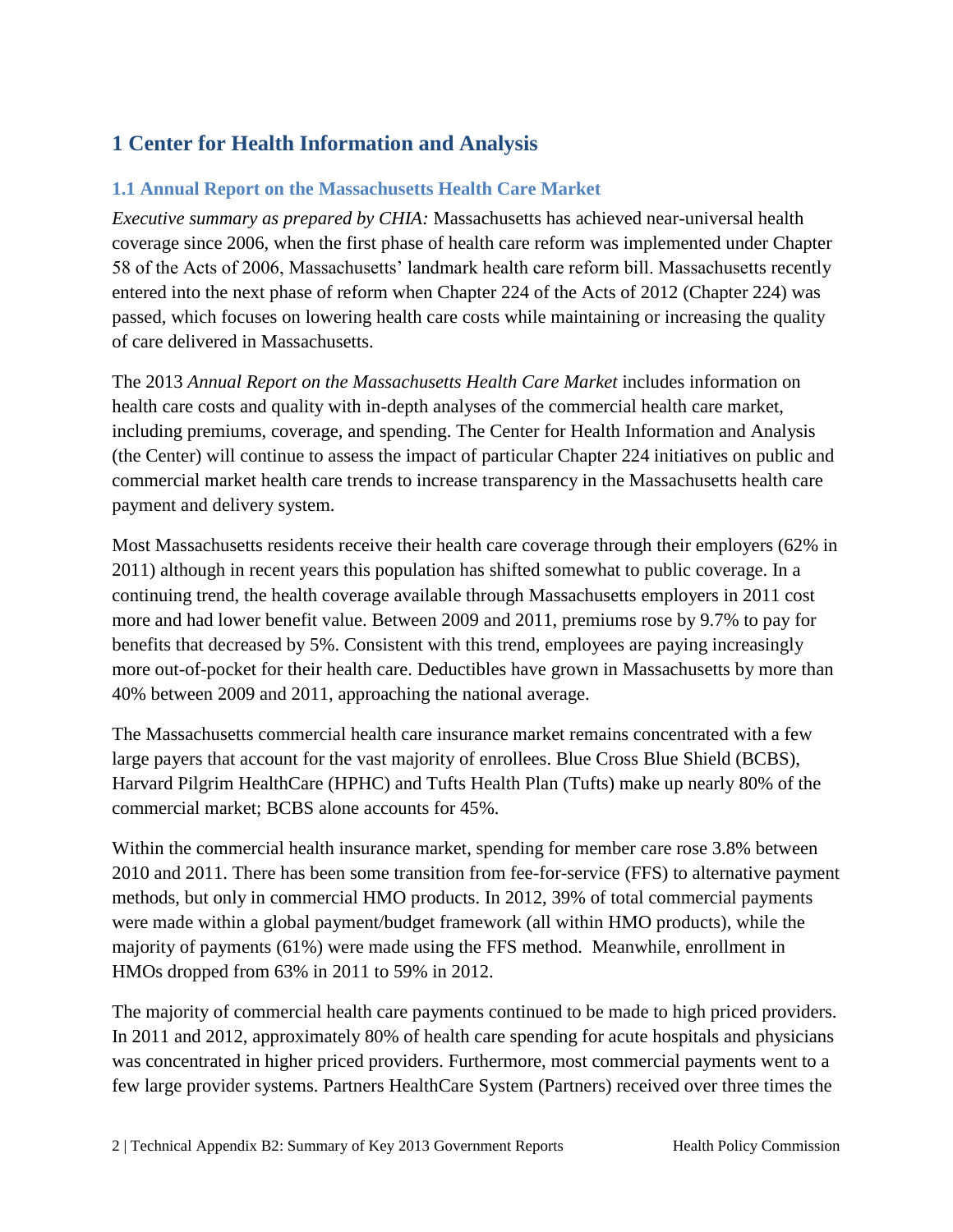amount paid to the next largest system, CareGroup (28.4% and 9.2%, respectively). Of the overall commercial payments to acute hospitals, Partners received approximately one-third, another third went to all other hospital systems combined, and the remaining third was paid to all hospitals not affiliated with a system. Of total physician group payments, Partners accounted for nearly one-quarter, almost 2.5 times higher than the second largest physician group system, Atrius Health.

#### *Full report available here*:

[http://www.mass.gov/chia/researcher/hcf-data-resources/information-on-the-massachusetts](http://www.mass.gov/chia/researcher/hcf-data-resources/information-on-the-massachusetts-health-care-system/2013-annual-report-on-the-massachusetts-healthcare-mark.html)[health-care-system/2013-annual-report-on-the-massachusetts-healthcare-mark.html](http://www.mass.gov/chia/researcher/hcf-data-resources/information-on-the-massachusetts-health-care-system/2013-annual-report-on-the-massachusetts-healthcare-mark.html)

#### <span id="page-4-0"></span>**1.2 Total Health Care Expenditures**

*Executive summary as prepared by CHIA:* The purpose of this paper is to describe the methodology for calculating total health care expenditures (THCE) for the Commonwealth of Massachusetts. Chapter 224 of the Acts of 2012 requires that the Center for Health Information and Analysis (the Center) report on THCE each year to monitor the rate of growth and measure the Commonwealth's progress toward meeting its health care cost growth benchmark.

The Center's approach to the THCE calculation aims to support its intended uses: analysis of state-level expenditures and the annual growth rate as well as to support analysis of potential drivers of cost growth. Toward that end, the Center's THCE model uses data reported timely and directly by Massachusetts commercial payers, the Centers for Medicare and Medicaid Services (CMS) and MassHealth, the Massachusetts Medicaid program. Since the model was designed to meet specific statutory requirements, it should be used only for Massachusettsspecific analysis and not for national comparison.

This paper provides background information on the Center's legislative requirements regarding the THCE calculation, discusses the objectives and intended uses of THCE, and presents the Center's methodological approach. This paper also describes the model's elements and data sources, and a comparison to other measures.

Based on the Center's model, THCE for Massachusetts residents in 2011 was about \$48.6 billion (\$7,351 per capita). Expenditures from commercially insured populations accounted for 36% of THCE, while expenditures from populations covered by public programs accounted for 59%. The net cost of private health in

The Commonwealth's initiative to link the growth in health care spending with the projected growth in gross state product is a first-in-the-nation approach to health care cost reform. The calculation of THCE represents an important opportunity for the Commonwealth to measure the progress of its cost containment efforts. The Center will report for the first time on the growth of THCE in 2013 in its *Annual Report on the Massachusetts Health Care Market* in August of 2014.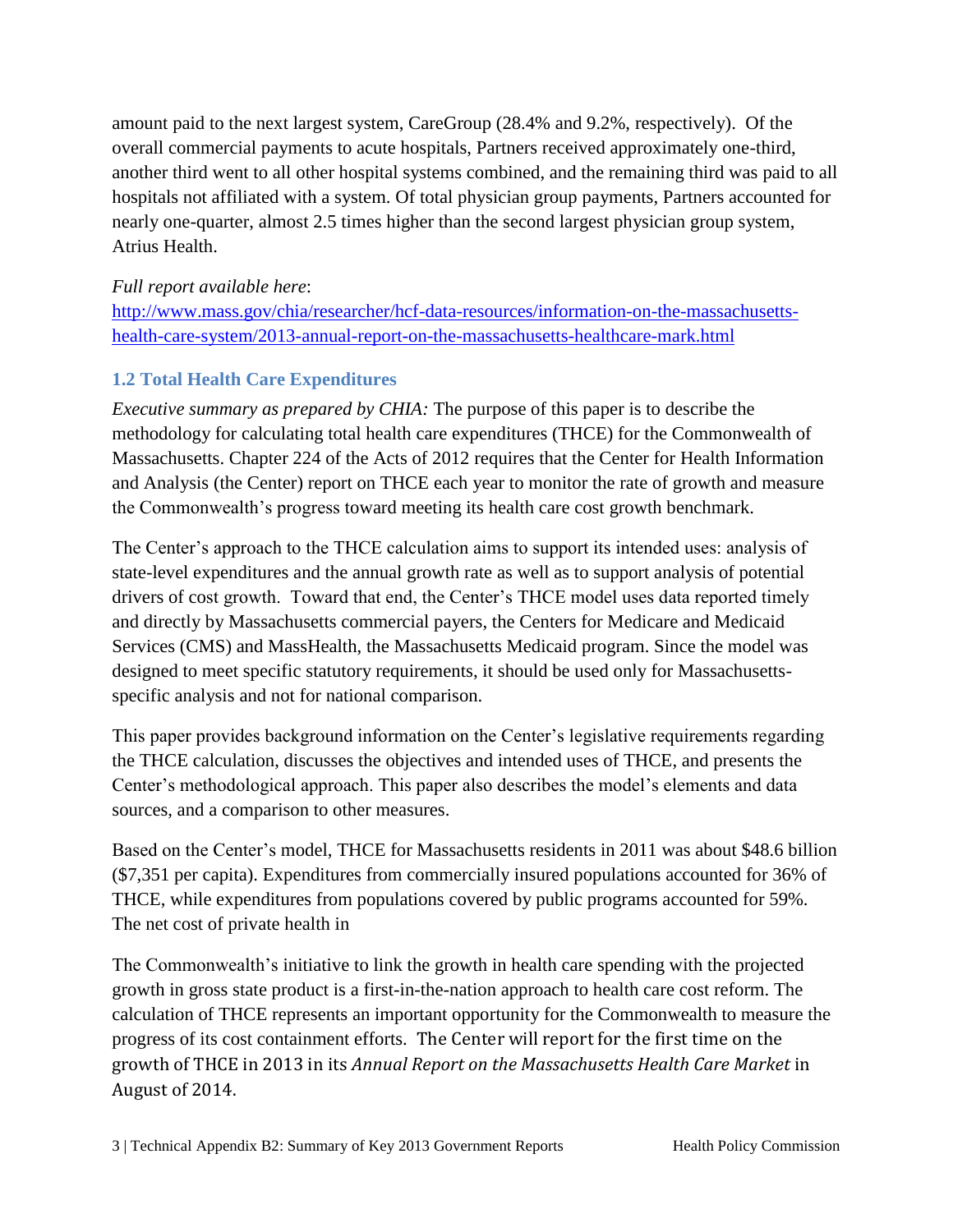## <span id="page-5-0"></span>**2 Office of Attorney General**

#### <span id="page-5-1"></span>**2.1 Examination of Health Care Cost Trends and Cost Drivers**

*Executive summary prepared by the AGO:* This is the Office of the Attorney General's (AGO) third report examining health care cost trends and cost drivers in Massachusetts. In our 2010 and 2011 Reports, the AGO identified market dysfunctions that have resulted in escalating health care costs that are not explained by the value of services provided. Since those Reports, health plans, providers, and purchasers have taken steps designed to lower costs, promote efficiency, and improve health care delivery in Massachusetts. Examples include efforts to promote tiered network products, global payment arrangements, and contractual provisions that reward quality. The legislature has also encouraged better market function by promoting transparency and establishing new infrastructure to measure and oversee these market changes.

This Report analyzes recent market developments, focusing on identifying significant trends that hold promise, or pose challenges, for the Commonwealth's efforts to promote efficient and effective delivery of health care. We examine market developments and their implications for three categories of market participants: Purchasers (Part I of the Report), Health Plans (Part II), and Providers (Part III). The conduct and choices of these market participants directly impact health care spending levels in Massachusetts.

Our principal findings in each of these categories are:

#### **I. Purchasers/Consumers<sup>i</sup>**

 $\overline{a}$ 

- A. Purchasers have increasingly moved to tiered and limited network products.
- B. Purchasers have increasingly moved to PPO products, including self-insured PPO products, and away from fully-insured HMO products.
- C. Purchasers have increasingly moved to high-deductible products (in general, defined in this Report as products with an annual individual deductible of \$1,000 or more).
- D. Purchaser enrollment trends have significant implications for health plans designing products and for providers managing risk contracts.

<sup>&</sup>lt;sup>i</sup> In this Report, "purchasers" include employers (who purchase insurance products for their employees), employees (who select among available product designs and benefits), and individual consumers (who obtain health care services and who may also shop for insurance directly through the individual market). Depending on the context, "consumers" are also sometimes referred to as "members" (e.g., when describing membership in different insurance products) or as "patients" (e.g., when discussing treatment or care received).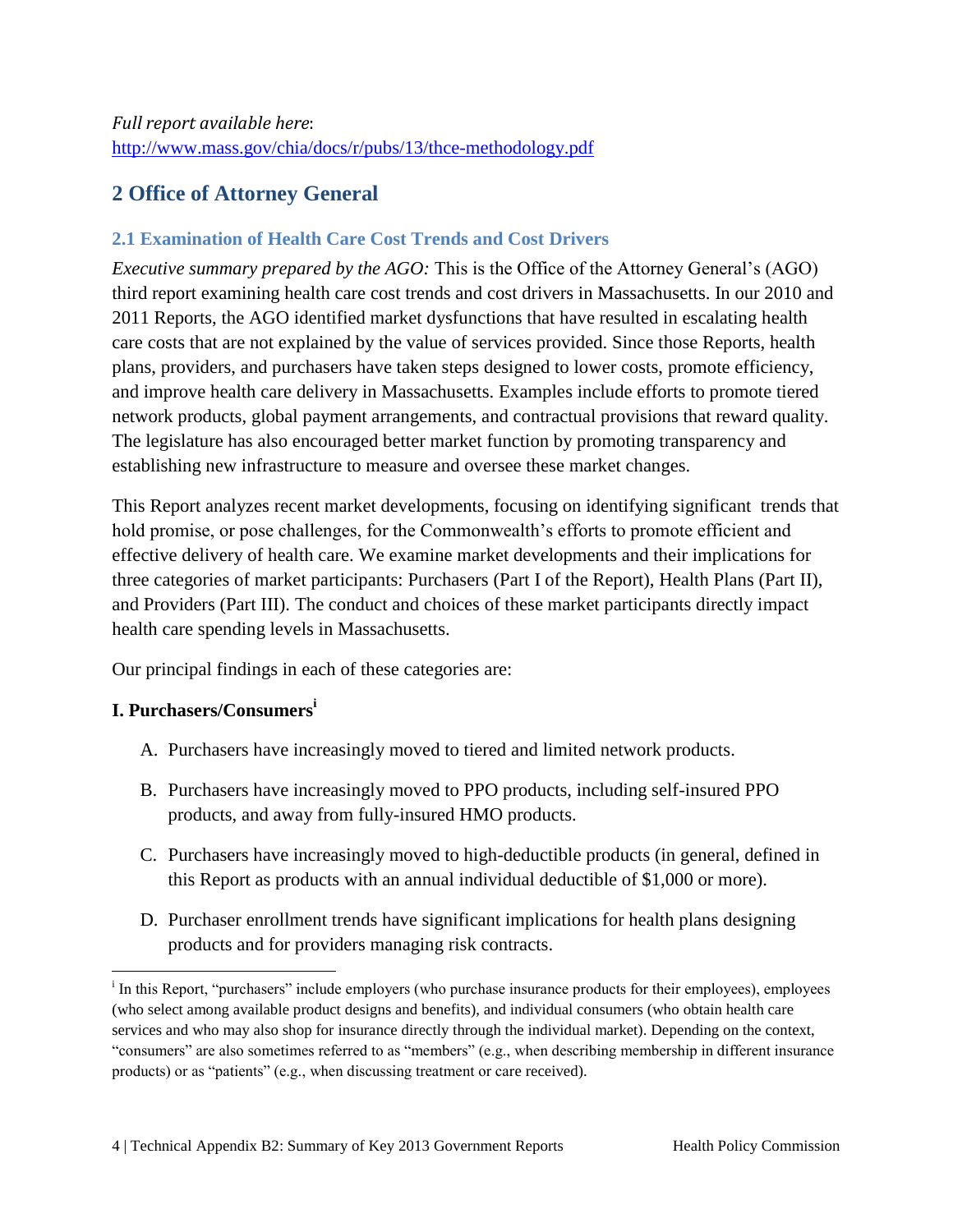#### **II. Health Plansii**

- A. Health plans continue to pay providers widely different amounts to care for patients of comparable health.
- B. Variation in provider total medical expenses ("TME") exists across Massachusetts and within separate geographic areas.
- C. Growth in prices of medical services, not utilization, is still the primary cost driver for each of the major commercial health plans in Massachusetts.
- D. The design of health plan products affects risk selection (which types of consumers tend to purchase which types of products), total medical spending, and care management.

#### **III. Providers**

 $\overline{a}$ 

- A. Providers are taking on increased performance risk under extremely complex contracts that lack consistency in incenting providers to coordinate care, manage costs, and successfully take on risk.
- B. Providers are taking on increased insurance risk without consistent mitigation by health plans. That is, contracts between health plans and providers vary widely with respect to protecting against extraordinary claims and adjusting for the health status of the provider's patient population.
- C. Providers are aligning in ways that are not explained by care coordination or risk contracting requirements, though those reasons are often cited. Provider consolidation and alignments have significant market implications that should be measured and monitored, particularly where consolidation may reduce access to lower-cost options for consumers and undermine efforts to promote value-based decisions by purchasers.

These market trends can sometimes be in tension, or work at cross-purposes. For example, many health plans have taken steps to promote global risk contracts as a cost saving mechanism. But since these contracts generally apply only to HMO and POS members, purchasers' shift to PPO products is in tension with the promotion of risk contracts. In another example, trends in risk contracting and provider alignments often encourage providers to keep care "in system." These trends can be in tension with the growth in tiered and high cost-sharing products that incent

ii In this Report, "health plans" are sometimes referred to as "payers," e.g., when discussing government payer programs, or in other contexts where "payer" is more commonly used. We received data from the four largest commercial health plans in Massachusetts: Blue Cross Blue Shield ("BCBS"), Fallon Community Health Plan ("FCHP"), Harvard Pilgrim Health Care ("HPHC"), and Tufts Health Plan ("THP"). Throughout this Report, we refer to these health plans as "major" commercial health plans in Massachusetts.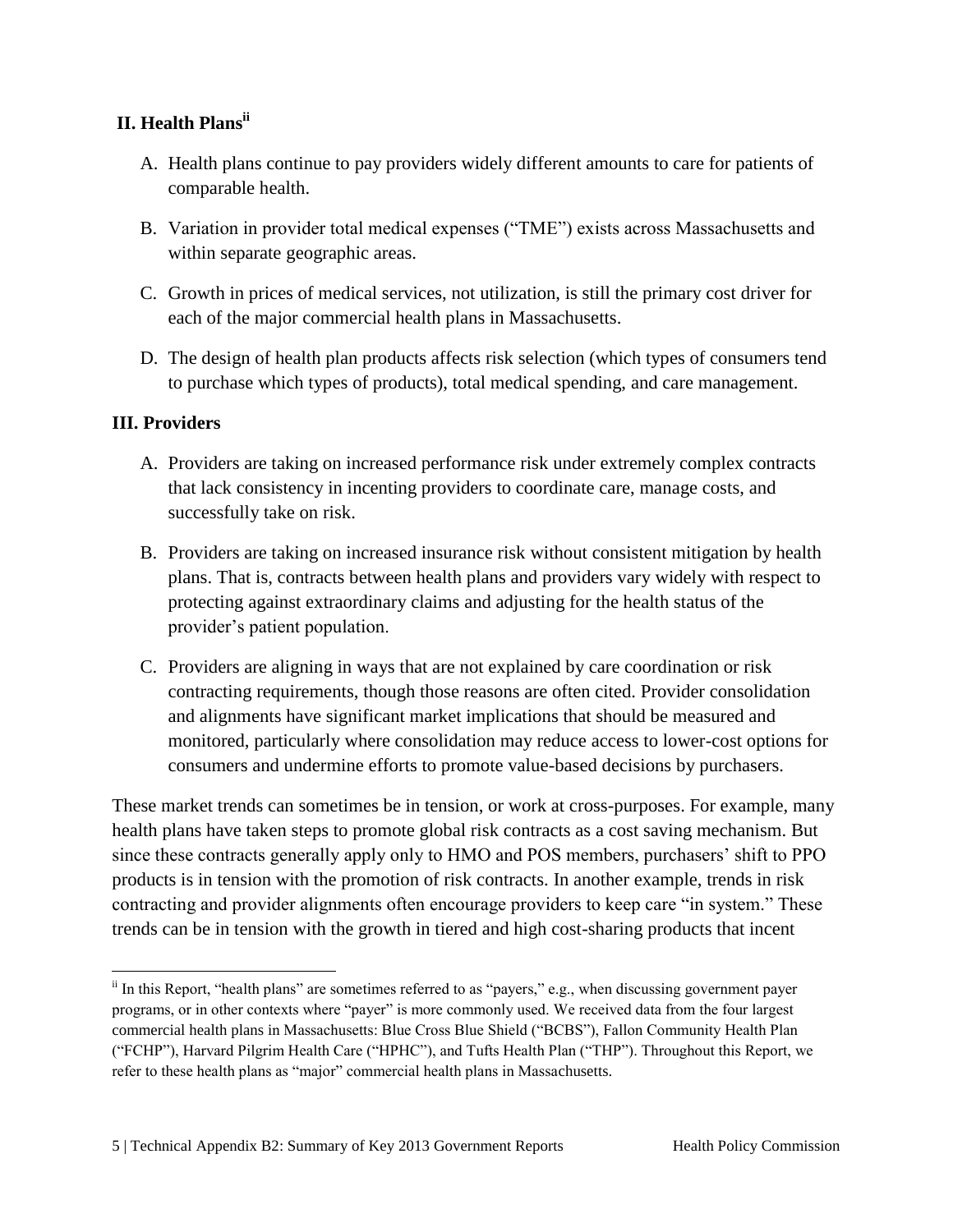consumers to choose providers based on quality and efficiency, which may or may not correspond with keeping care "in system."

This Report (Part IV) suggests ways that regulators – e.g., the Health Policy Commission (HPC), the Center for Health Information and Analysis (CHIA) (formerly the Division of Health Care Finance and Policy (DHCFP)), and the Division of Insurance (DOI) – may help the market address some of these tensions. We recommend:

- HPC and CHIA, in developing the provider registration program and reporting requirement, should require sufficiently detailed information about operations and finances across all books of business to support other key regulatory functions (e.g., certification of accountable care organizations, certification of risk bearing provider organizations, evaluation of the impact of provider operations on the state health care cost growth benchmark). For example, HPC and CHIA should require providers to submit information concerning whether the provider's physicians are employed or affiliated, how payments are structured from the provider to its physicians, and information concerning key provisions in physician participation and/or employment agreements.
- In assessing the cost and market impact of proposed provider alignments, HPC should consider proposed changes in contract prices, any expected changes in referral patterns, market share, and volume to higher cost facilities, and the impact of all of these factors on total costs to consumers and purchasers across all lines of business. This includes analysis of any potential increase in hospital or physician payment rates due to a proposed provider alignment (e.g., if a lower paid physician group aligns with a higher paid physician group). To make such an analysis, HPC should require providers to explain any anticipated impact on costs and provide analysis to support how and when the proposed alignment would reduce health care costs.
- CHIA should require quarterly reporting by private and public payers to track the effects of different health plan product designs and payment arrangements including the reporting of TME, utilization, cost, and quality by product design and payment arrangement.
- DOI should develop minimum standards to protect risk-bearing providers from excessive insurance risk (e.g., develop a consistent approach to adjusting for changes in health status and exclude extraordinary claims from risk budgets).
- CHIA and DOI should require regular reporting from public and private payers of information sufficient to monitor trends in premiums, health status, product design and payment methodology in the merged market, large groups and self-insured groups, and across those groups to track cost and market changes over time. This includes developing more consistent product definitions so that information is reported uniformly.